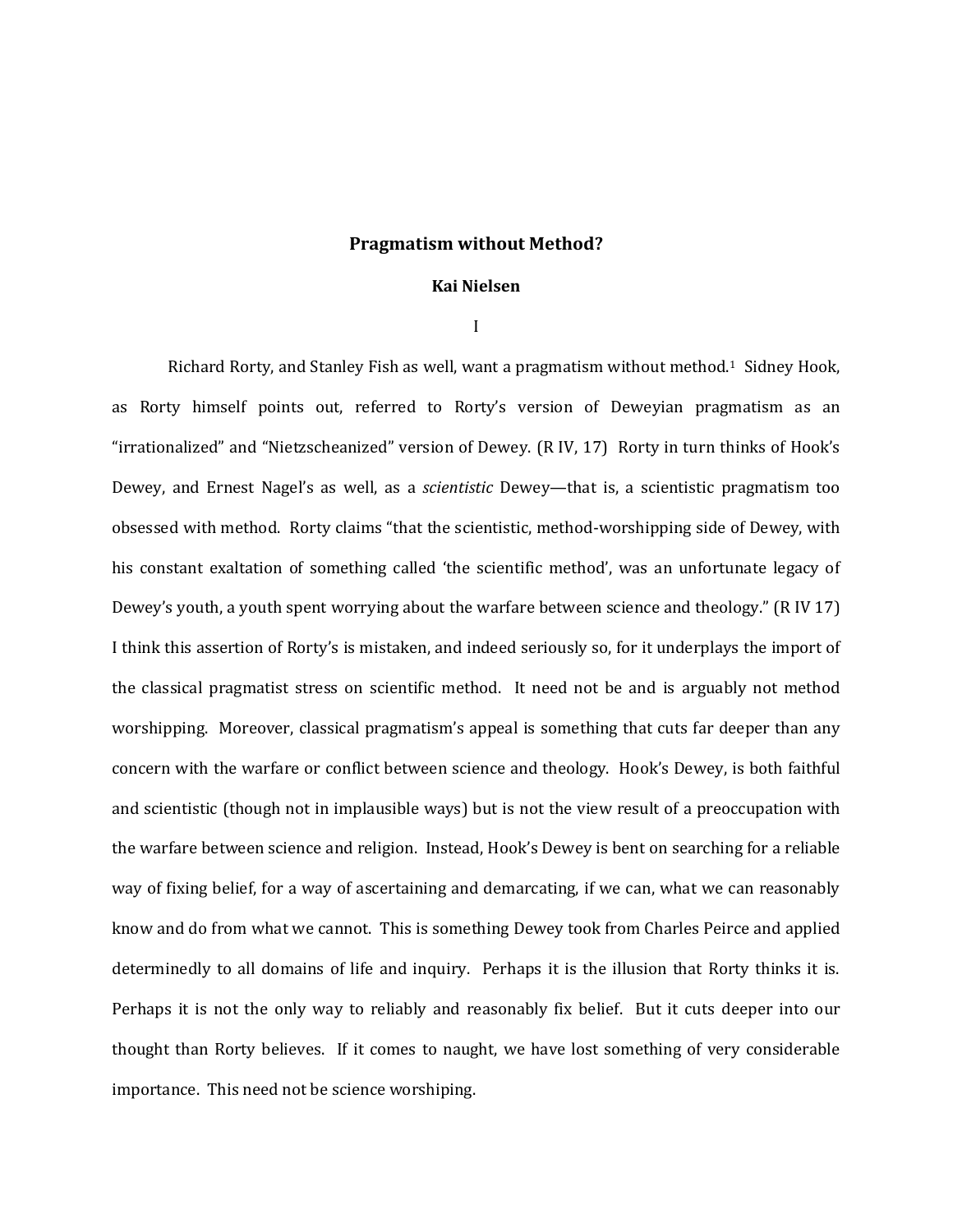Rorty maintains that to give the stress that Hook and Nagel do, following a central thrust of the classical pragmatists on scientific method, reflects an "unfortunate desire to privilege the language of natural science over other vocabularies—to see natural science as something more than another tool for accomplishing various human purposes." (R IV 4) We should indeed not regard "scientific rationality" as pleonastic or accept the scientistic claim that all knowledge is scientific knowledge, substantive only if its truth is ultimately testable by science such that what science cannot tell us humankind cannot know. There is no good reason for holding, Rorty claims, the belief common to logical empiricists and the allegedly scientistic side of pragmatism, as well as a belief held by many physicalists, that "natural science somehow gets closer to the way things are than any other areas of culture." (R IV 6)

Rorty takes it as scientistic and as a mistake to stress, as Dewey and Peirce frequently do, that the ways of proceeding and thinking of "the experimental scientist" should be held up "as a model to the rest of culture." (R I 63-64) Dewey, and Hook and Nagel following Dewey, tried to extend this model to ethics and politics and to social life more generally. Rorty regards it as a mistake to opt for the "let's bring the scientific method to bear throughout culture" side of pragmatism, as opposed to the "let's recognize a pre-existent continuity between science, art, politics and religion side." (R I 64) Moreover, "post-positivistic philosophy of science," Rorty claims, "has left [Hook's] account of 'scientific method' in the lurch." (R I 64) Such a Deweyian-Hookian stress on scientific method with its attempt to isolate the "essence of science" is, Rorty avers, not the best way to defend the values of the Enlightenment. It presents a false conception of a viable articulation and defense of Enlightenment values and it does not show us how in general we should fix belief. Indeed there is no way *in general* in which we should fix belief. What, scientistic pragmatists claim, "makes any reason a valid reason for believing an hypothesis is not historical but invariant for all historical periods in the growth of science." (Hook, *The Quest for Being*, 185) Indeed there are, Hook recognizes, plainly various historical factors that influence theory-choice at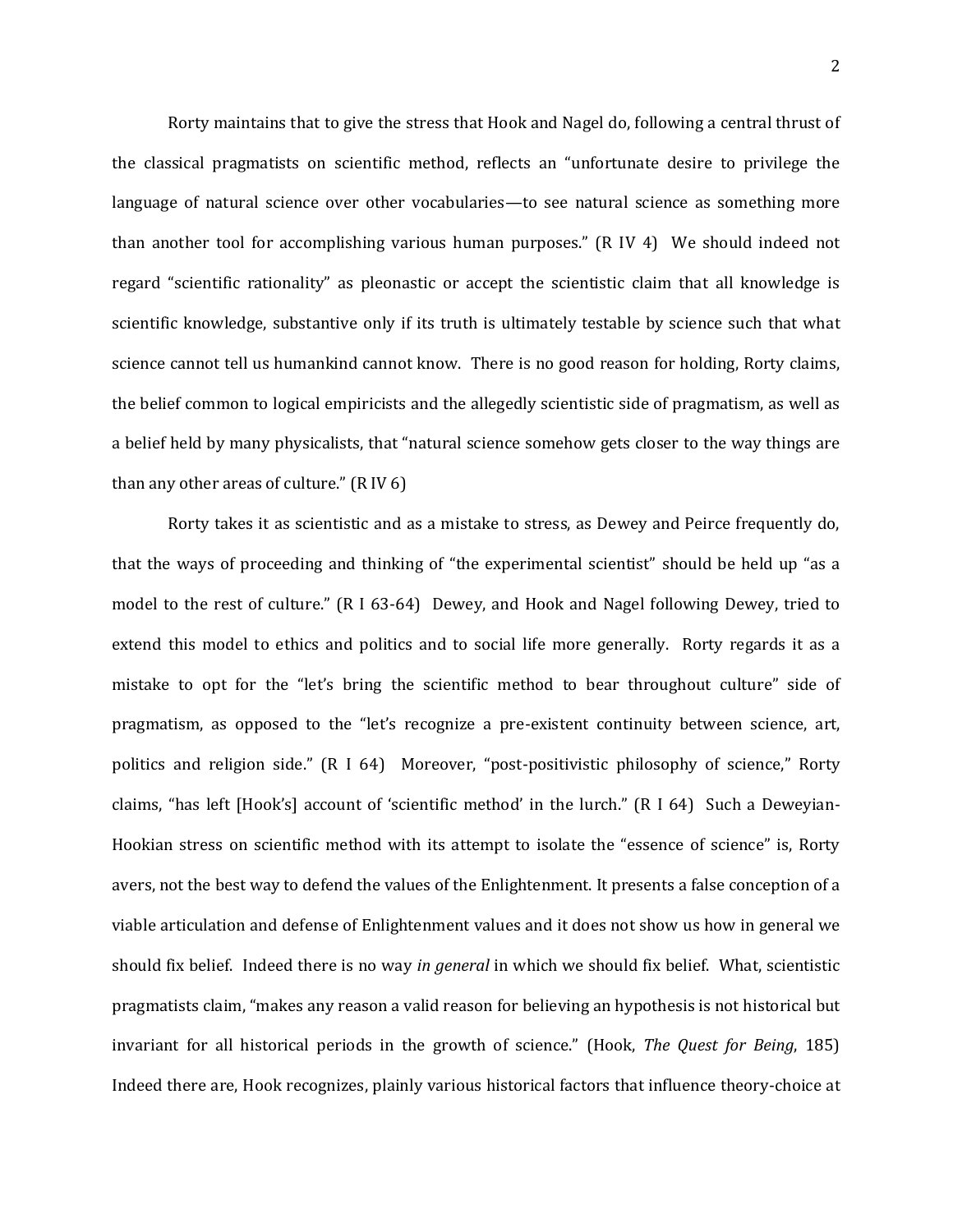any given stage of inquiry, but that notwithstanding, we can, he believes, isolate a kernel of scientific method (the logic of the scientific method) that is not historical-period dependent. But, Rorty responds, we have learned from Quine, Toulmin, Feyerabend and Kuhn that we cannot so hold "language and world, theory and evidence apart." (R I 65) We cannot so stand outside of history and culture. In this way at least we must be historicists.

Hook's Deweyian pragmatism stresses the claim "that there is only one reliable method of reaching the truth about the nature of things anywhere and at any time." (Hook 185). This method "comes to full fruition in the methods of science." (Hook 185). This Rorty takes to be scientism and, as such, something which is off the mark. (R I 65) One can and should, Rorty argues, be naturalistic without being scientistic: without this reliance on—indeed this fetishizing of—scientific method. (R I 65-66) There is no way, Rorty contends, of showing that rationality or reasonability requires such a commitment to scientific method. There is no way of establishing the claim that Hook makes that "all knowledge men have is scientific knowledge" where religious utterances by contrast with scientific ones are not thought to be utterances which can be truth-yielding or truth-apt but are thought of instead as comforts that the tender minded must avail themselves of. (Hook 181)

Hook and Nagel, following Peirce or Dewey, wished to set out general methodological principles—principles for an allegedly universal method of fixing belief. For all of them, what such principles came to is the scientific method. But, Rorty claims, all one actually gets, rhetoric aside, is "a string of platitudes, hooked up to look like an algorithm." (R I 67) What post-positivist philosophy of science has shown us (e.g., Kuhn, Hesse, Harre, Toulmin, Feyerabend) is that one cannot isolate the method used by the "New Science" and show what it is to have a reliable way of fixing belief, something that just comes to scientific belief. Moreover, stress on confirmation just gets in the way, Rorty claims, of understanding how science has been operating. We "only know what counts as being 'scientific' in a given area, what counts as a good reason for theory-change, by immersing ourselves in the details of the problematic situation." (R I 68) The "wielder of an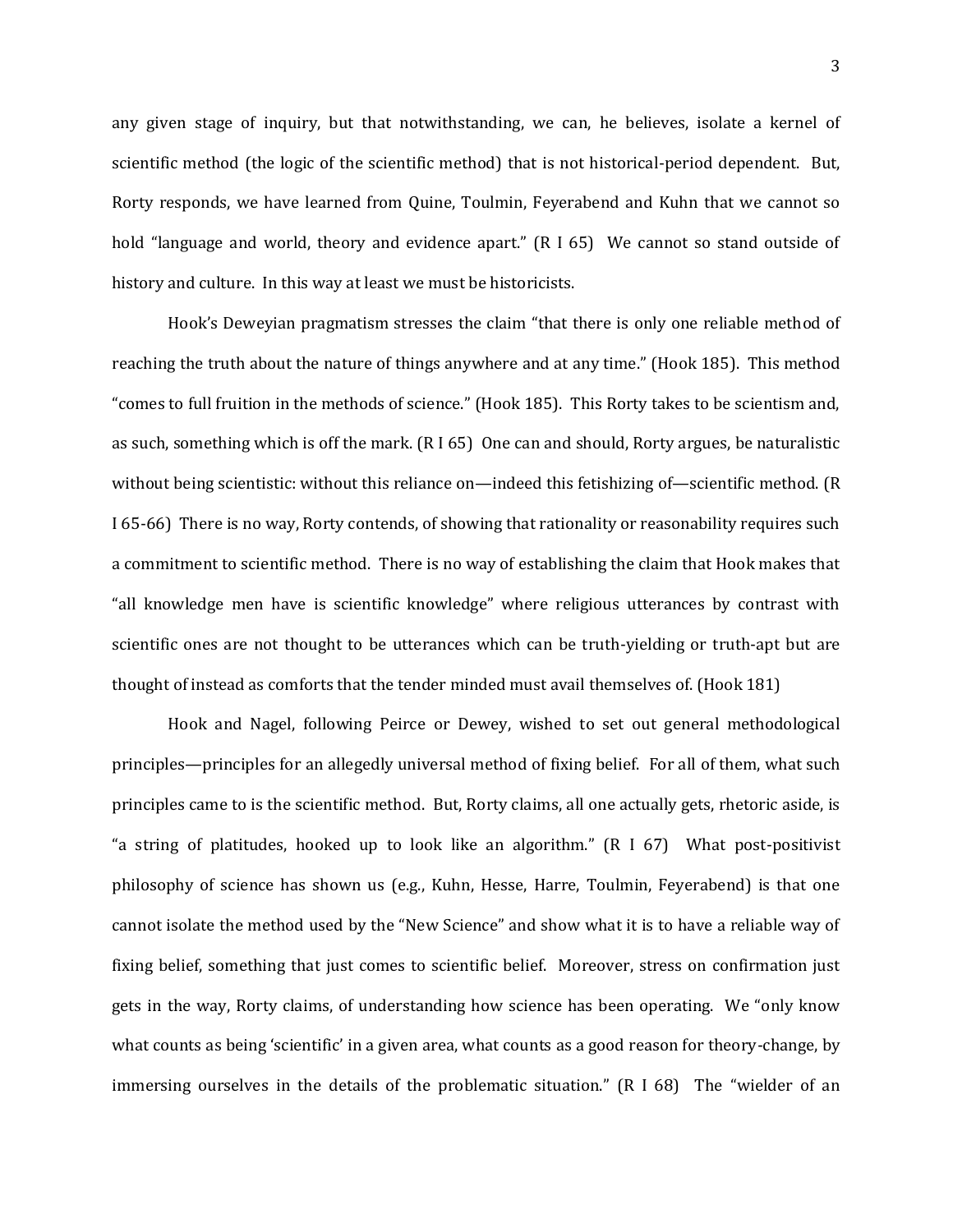ahistorical scientific method—a method for judging 'validity' rather than mere 'strength'—is on par with the ideal wielder of practical syllogisms. The person who knows in advance what results he or she desires has no need to adjust his or her ends." (R I 68) We are, as Thomas Kuhn has stressed, sometimes in circumstances where we do not have to choose between which of several alternative hypotheses best explains the facts but instead we need to decide whether we should adopt a redescription of the situation in a new or partially new vocabulary, where the adoption of the new vocabulary would cut so deeply as to change for us what is to count as a fact or as evidence. The redescription of the problem, that is, changes the observation language used to describe the evidence. And with this what gets described as the facts or a "fact of the matter" also gets changed.

Rorty resists Dewey's claim that there is something called *the* scientific method which has been identified by careful research as the best way of thinking. (R II xi) Dewey, like Peirce, thought "we can survey ways of thinking and discriminate the better from the worse." (R II xii) Rorty claims that Dewey's account of scientific method, which Dewey identifies with reflective thinking, is "marked by an ambiguity—the same ambiguity between the descriptive and the normative which plagues his metaphilosophical account of his own activity." (R II xii) Rorty remarks:

Sometimes it seems as if Dewey is telling us that the seventeenth century discovered not only the true layout of the solar system and the laws of motion but a new method of inquiry, one with spectacular advantages over previous methods. Dewey recommends that we try this method out in areas where it has not been previously applied—that we "generalize the experimental side of natural science into a logical method which is applicable to the interpretation and treatment of social phenomena. When Dewey writes in this vein, it sounds as if he were saying, "All of us, no matter whether we would prefer a more religious or a more secular culture, or whether we are politically radical or politically conservative, naturally want to use the best possible tools in our work. The method discovered in the seventeenth century is a better, unfortunately neglected tool. A study of the nature of thought, of how we think, will make the virtues of this tool clear to us. (R II, xii)

Whatever we would or would not "naturally want to use", Dewey, following Peirce's famous essay "The Fixation of Belief", is saying that in the rough and tumble of life when we try to figure out how to fix our beliefs, how to resolve problems that life throws in our way, when we are faced with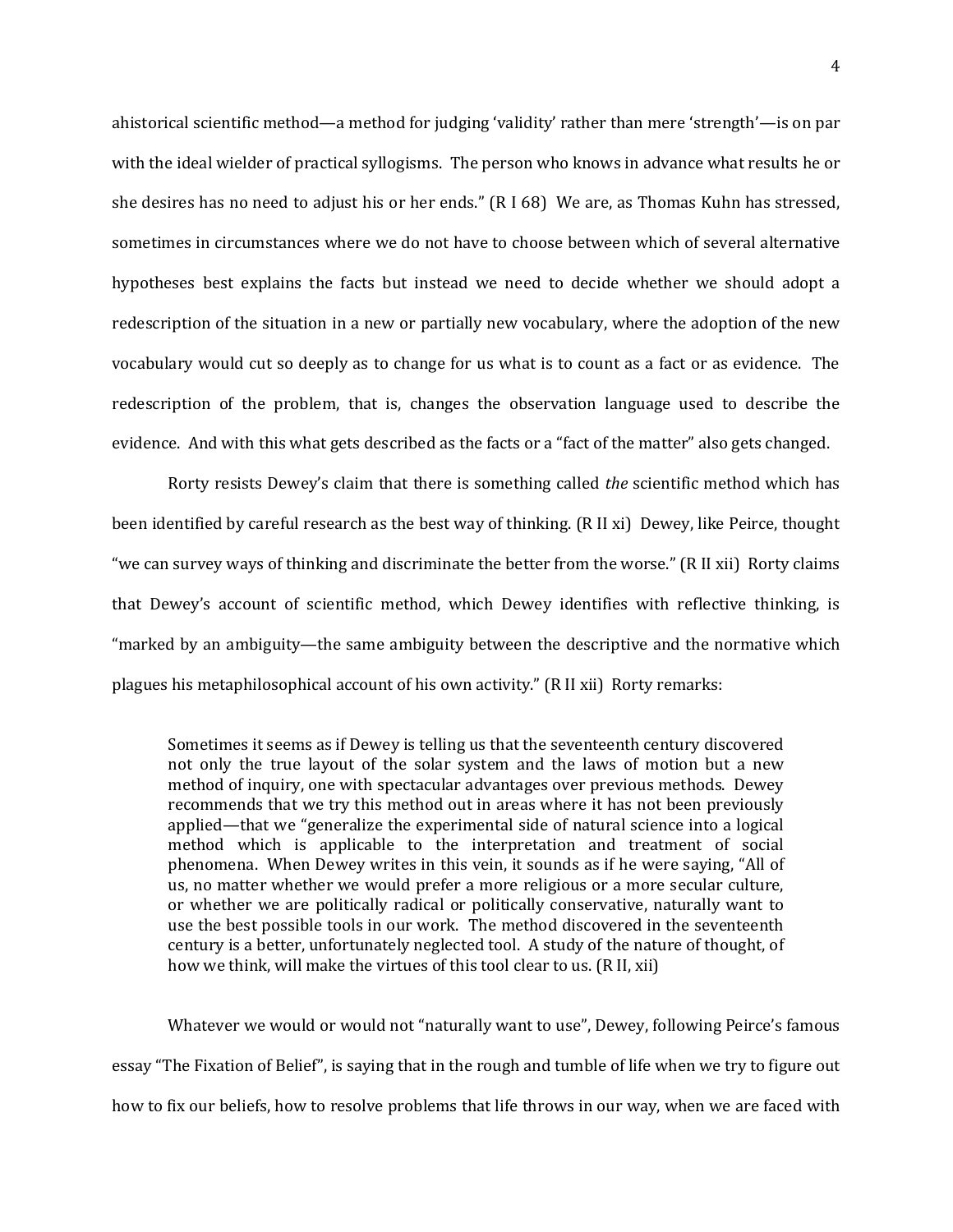real doubt about what to think and do, we will gradually come to recognize that only the scientific method is genuinely effective in practice. All the other methods break down, Peirce and Dewey claim, in practice. This, as we have seen, Rorty takes to be scientism and a mistake.

Rorty contends that Dewey has other moods where he reasons rather differently and not at all scientistically. But it is this allegedly "scientistic Dewey" that has traditionally been at the forefront of discussions of Dewey and pragmatism and it is this conception that I wish to tease out and see if Rorty has undermined along with his undermining of foundationalist epistemology.

Dewey, like Peirce, does not believe à la Carnap that we can give a formalized and precise general characterization of scientific method which will reveal the very logic of the method. Nothing so precise can be or needs to be delivered. Scientific practice is too varied for that. But he also wants his characterization of scientific method to do something more determinate than to yield a cluster of platitudes about being "open-minded, undogmatic, critical, and experimental", platitudes enjoining us "to think hard, gather lots of data, try out different theories, etc." (R II, xiii) Rorty believes that these platitudes are all that Dewey and pragmatism can give us in the way of characterizing scientific method as the sole right way of fixing belief. We should conclude from this, as Paul Feyerabend has concluded, "that the way to encourage experimental thinking is to give up the very idea of 'method' as an outdated shibboleth." (R II, xiii-xiv and Paul Feyerabend, *Against Method,* New Left Books, 1975)

Dewey, again like Peirce, wants to broaden the conception of logic to include abduction and induction as well as deduction. Moreover, he did not conceive of it as something which just characterizes and studies the nature of thought, but as well as a normative science which tells us how we ought to think. However, Dewey's account, Rorty believes, fails both descriptively and normatively. Descriptively it fails because many people in our culture and in other cultures and even in our period of time have not thought and described this in that way and have not, at least by any generally agreed on criteria of rationality or reasonableness, been thought to be irrational. It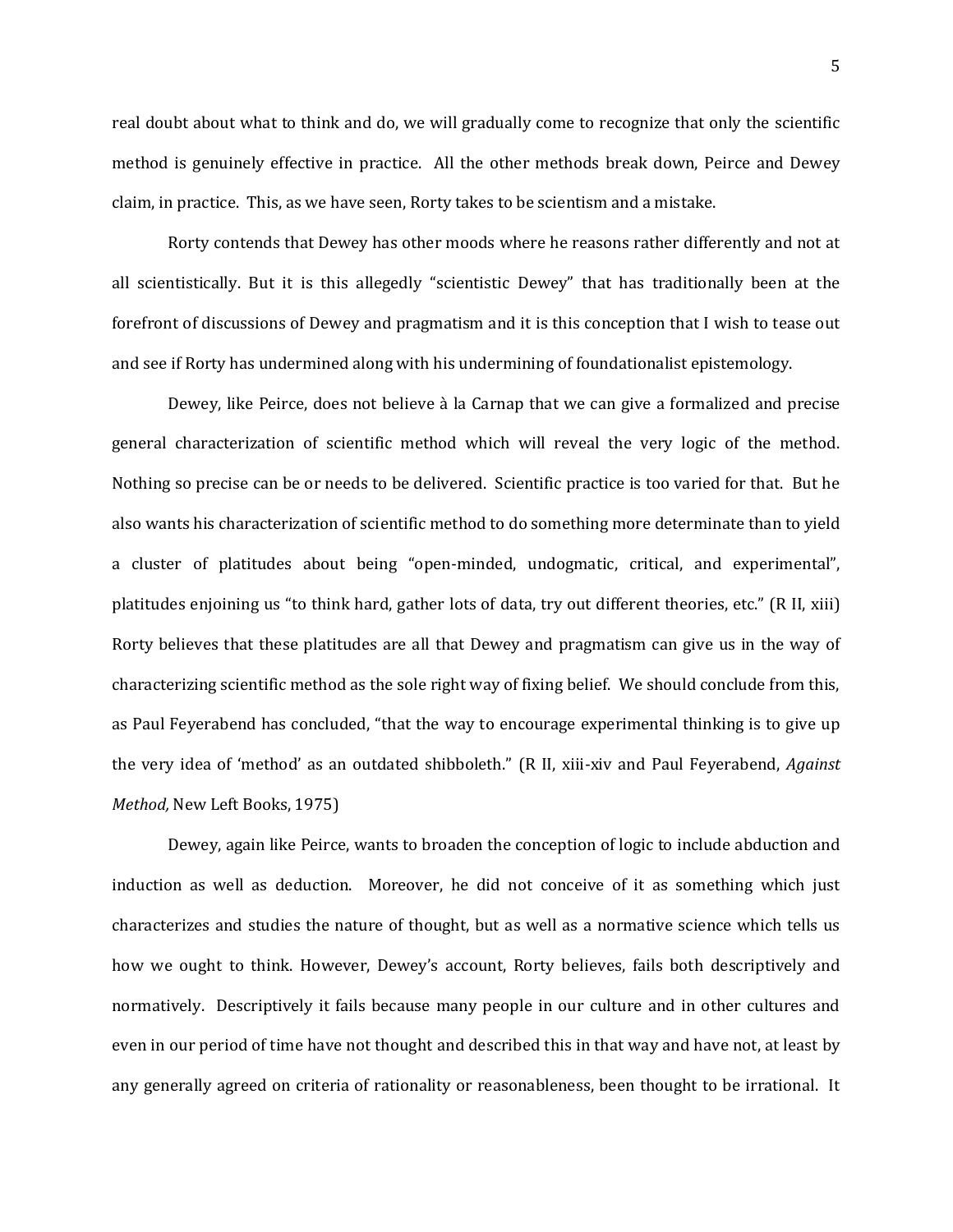fails normatively as well, Rorty claims, for it will not sort out, except in an arbitrary and tendentious way, who is being reflective and reasonable and who is not. Presumably, given Dewey's contrast between the laboratory scientists and medieval schoolmen, Charles Darwin was being reflective and reasonable and thinking correctly and Duns Scotus was not. But to say Darwin was any more or any less reflective or reasonable than Duns Scotus is absurd and to say that Darwin had a grasp on the correct method while Duns Scotus did not is question-begging and in effect does what Dewey wanted to avoid doing, namely, it ethnocentrically hypostatizes "the vocabulary and practices of a certain period or of a certain preferred area of culture." (R II, xiii)

Often Dewey's thinking is very historicist but as we have seen, he, like Peirce, also wants, and I believe rightly, to in some way transcend a historical relativism and (as we have also seen) Hook's and Nagel's Dewey most certainly does. But Rorty, who resolutely takes a historicist turn, perceptively remarks, "Any thinker who is historicist enough to question the traditional conception of truth as a relation between the human mind and an unchanging reality is going to be challenged by the same dilemma: is your historicism ahistorically true or are you saying merely that historicism is an appropriate attitude in our present historical circumstances?" (R II xi) Dewey sometimes attempts to articulate the scientific method as a way of really standing—or I would say trying to stand—free from one's particular place in history and in a particular culture. It is an attempt on the part of the pragmatist to say, as I would put it, "No, what I characterize here is a method which is not culturally and historically determinate and particular. Thinking in this way certainly arose in a given time and place, indeed perhaps it could not have arisen without the coming on stream of at least a somewhat scientific culture, but it can retrospectively be seen to be cross-culturally and cross-historically justified."

Rorty argues *au contraire* that either we get platitudes, something which will not allow us to show how Darwin reasoned correctly and Duns Scotus did not, or we get something more determinate but which is ethnocentrically question-begging. In either event appeal to the scientific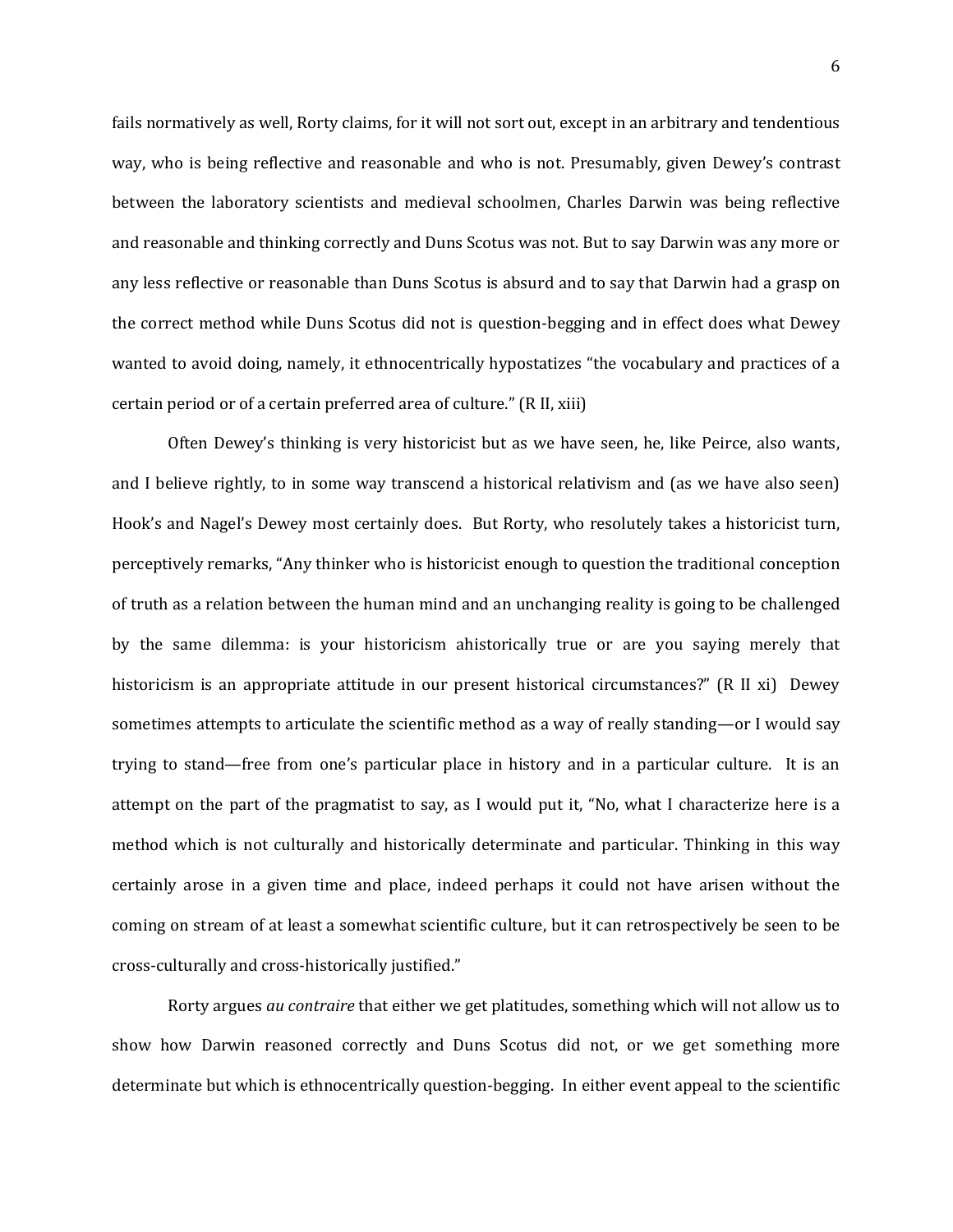method for fixing belief leads us down the garden path. Scotus, of course, accepted a lot of beliefs which, with the development of science and of the Enlightenment more generally, we can retrospectively see that he would have done well to question. But we can see that only *retrospectively*. Darwin, too, just accepts many beliefs, some of which are characteristic of Enlightenment thought—a way of thinking that was crucial for his culture but not crucial for all cultures or for all people in his own culture. Perhaps in time it will be accepted that he would have done well to question some of them. But that is principally for the future, for a somewhat different people differently situated and enculturated than Darwin was. Similar things are true of all of us at any time. But these things differ over time and place.

Both Dewey and Hook follow Peirce in rejecting Cartesian methodological doubt and accepting instead some (what Peirce called) acritical beliefs as part of their own critical commonsensism. They regard, as did Peirce, such Cartesian doubt as at best a pointless exercise and at worst an incoherent one. But then—or so it would seem at least—we can no more fault Scotus in his method of thinking than we can Darwin. Rorty pointedly asks, "Is there any 'method' by which Scotus could have known *which* beliefs he should have questioned?" (R II xvi) Moreover, his cluster of acritical beliefs differs to a certain extent from Darwin's as ours do from both. Do we have a significant rational kernel of beliefs for a non-question begging thorough cross-cultural critique? We cannot know which among our acritical beliefs we should questions nor can we have a general method for finding this out. Classical pragmatism went astray in thinking we do. We seem to have no set of acritical beliefs that would apply to them and establish that Scotus was reasoning incorrectly while Darwin was not.

Rorty's response is that there certainly does not seem to be one and that at the very least the pragmatists have not shown us how, or even that, there is. Rorty concludes that "it seems evident that there can be no general procedure for deciding which of the beliefs one has picked up from 'tradition, instruction, and imitation' to treat skeptically and which to leave alone." (R II xvi)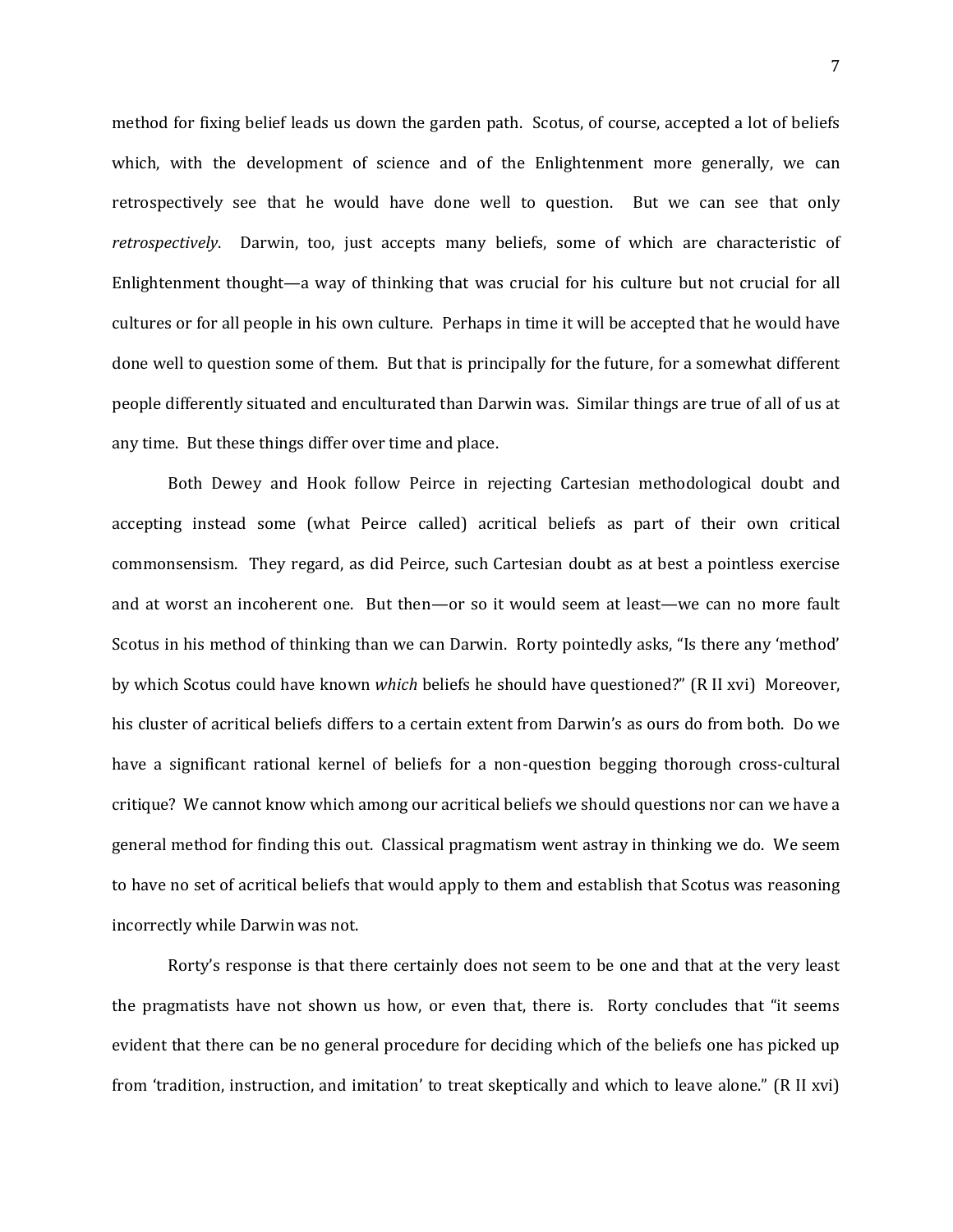To think there is such a methodological fix, he has it, is methodolotry. There is no strategy which "will help one be skeptical about all and only the right things." (R II xvii) There just is no (*pace*  Descartes, Locke, Peirce, Dewey and some analytical Marxists such as G. A. Cohen and speculative ones such as Alain Badiou) useful and sound "general abstract characterization of a better way of thinking." (R II xviii) To think so is to fall prey to the rationalistic metaphysical way of thinking that Dewey spent so much of his life resisting. We should not make the scientist the model for the rest of culture, and we should not believe that what science cannot tell us humankind cannot know. Moreover, we should engage in these nay-sayings without, as a kind of compensation, once again trying to make philosophy or anything else into a superscience, creating new idols to replace the smashed old ones, as Wittgenstein put it. That is to ape the scientism, a idolatry that we should reject.

What we need to take to heart, Rorty argues, is not only Dewey's *sometimes* historicism but as well his thoroughgoing contextualism, anti-formalism and non-foundationalism. Rorty puts it thus:

The enduring residue of Carnap's "formal mode of speech" is that we can now feel content with saying merely, "Chemical inquiry is into the behavior of what we call 'molecules', paleontological inquiry is into the behavior of what we call 'fossil remains', etc.", without going on to say something about what "science" as such is about. We can let the fallibility of inquiry, and what Dewey thought of as the indeterminacy of the situation, be expressed by the phrase "what we call" and by the quotation marks. We do not need any sentence that begins by "Inquiry is…" or "Science is…" or, for that matter, "Language is…". All that is needed is the realization that we shall never have a language, either scientific or philosophical, which does not make reference to the situation we are in at the moment. We will never have, nor do we need, a map which is more than a set of jottings in the field. (R III 43)

Leibnitz's ideal, as well as that of Russell, Carnap and of those who think of themselves as doing "exact philosophy" is that of a contextless, ideal, logically perfect language or system of thought: something that Wittgenstein saw through. The notion of such a method, Rorty goes on to say, "is stretched too thin if we try to make it cover both what Galileo did and Darwin did." (R III 44)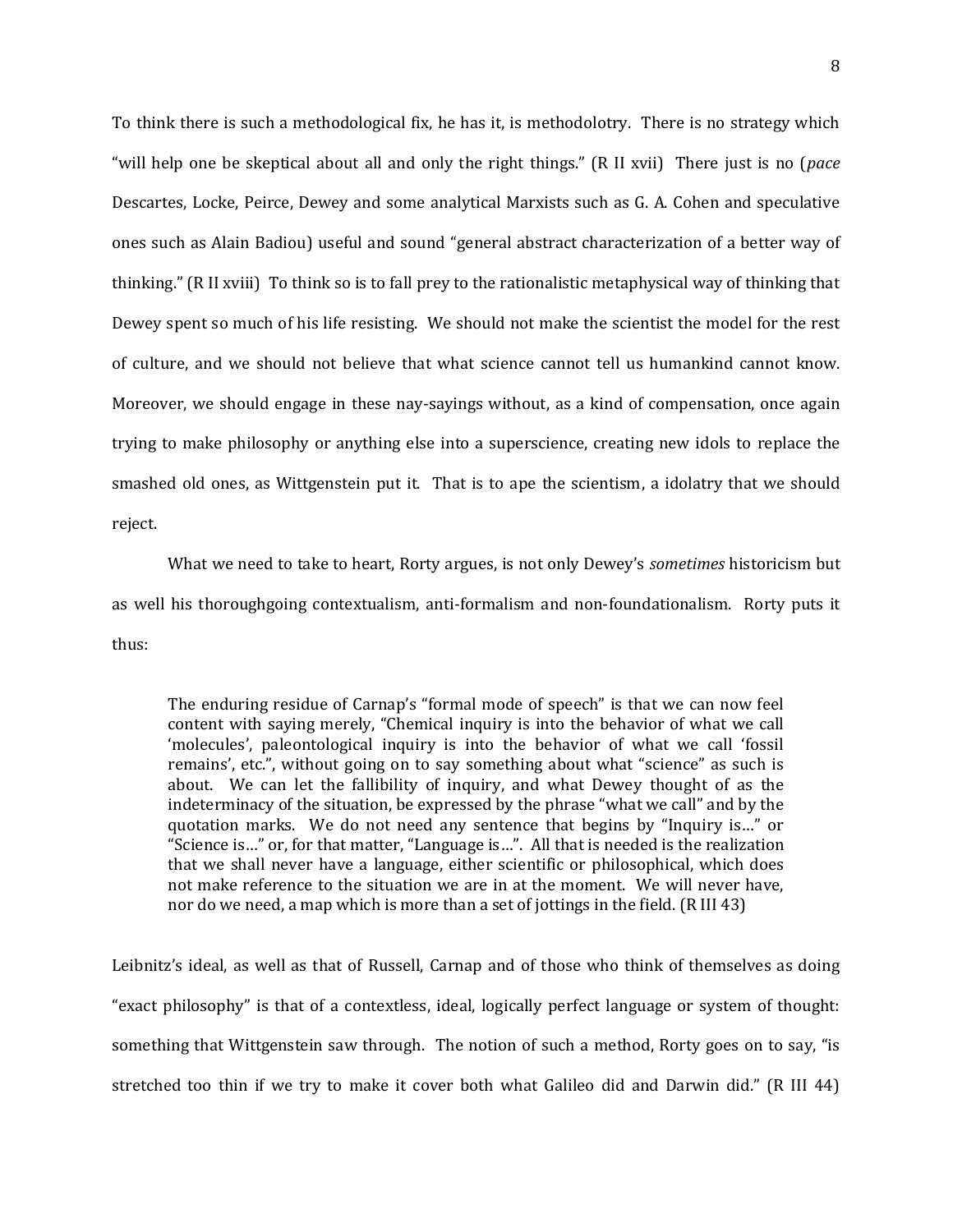Dewey, he claims, is at his worst when he says things like "… the demand for the reform of logic is the demand for a unified theory of inquiry through which the authentic pattern of experimental and operational inquiry of science shall become available for regulation of the habitual methods by which inquiries in the field of common sense are carried on." (R III 43; John Dewey, *Logic: The Theory of Inquiry*, New York: Holt, Rinehart and Winston, 1938, 98) There is, Rorty claims, no such general methodology that can help us fix belief in all domains. What it is important for us to learn to do is, instead of celebrating the scientific method, to Foucault-like come to see that what makes Dewey really important is not in giving us a new methodology, a setting out of a general theory of inquiry, but in his redescriptions of American life and of the history of ideas and for, like Foucault, having "a very sharp nose for what was going on and a genius for describing it in terms which cut 'the cake of convention'." (R III, 44) Dewey helped us to see in an incisive way "how the dregs of old philosophical and religious ideas were still part of the common sense of the American public." (R III 44) What Rorty thinks, standing where we are now, is that we need to see how the dregs of some characteristic Deweyian thought—all that stuff about scientific method—have permeated the common sense of the American public of our own day and have themselves become "a 'cake of convention' which needs to be pierced." (R III, 44) What in Dewey's time and Peirce's may have been useful ideological rhetoric, breaking through the cake of convention, is by now for many of us merely the conventional wisdom of a complacent scientistic age. Philosophy should instead become much more like literature than like science. It should be poetic rather than experimental. It should not positivist-like seek to draw hard and fast distinctions between the cognitive and the noncognitive, the literal and the metaphorical, the performative and the constative or between science and non-science. There are no good demarcation lines here. We no more have criteria for these things than we have criteria for a distinction between the analytic and synthetic as Quine well saw. But we can have good reasons to believe there are such distinctions and they are important as Quine came to realize. And that they are sometimes but not always important to attend to. We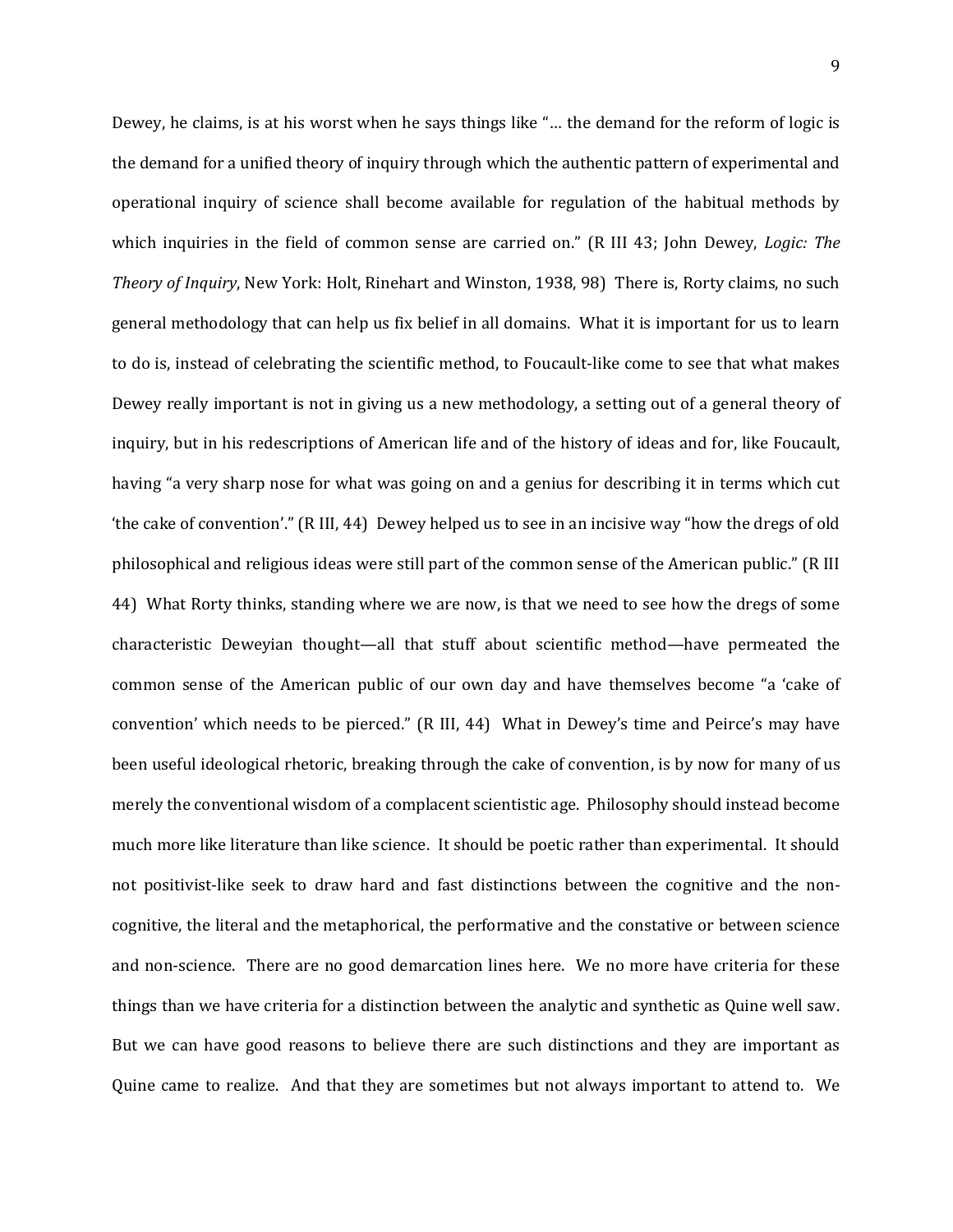have analyticalities but no form *criteria* to always enable us to distinguish the analytic from the synthetic.

Scientistic pragmatists such as Hook and Nagel, like the logical positivists, "tried to load some meaning into the term 'experimental' by spelling out the nature of testability, and thus of the difference between science and non-science, but their failure has become notorious." (R III 46) We should give up the very idea of locating something called the experimental method which will provide us with a litmus paper test for what is to count as genuine knowledge and a reliable way of fixing belief or marking something called the growth of knowledge that goes with the Enlightenment. This is, Rorty claims, little more than scientistic ideology. (R III 46)

We should, as well, Rorty has it, give up the idea that there is something called philosophy which has a distinct disciplinary matrix, even as a humanistic discipline, which "needs to be revised and revitalized by new ideas in the rest of culture" and particularly from the sciences. We should not think of science or of philosophy as being natural kinds where, when we finally come to see just what they are, we will be provided with a key to the critique of the mélange of notions and practices that constitute our life-world. We should also not see philosophy as another natural kind, which in becoming informed by science, indeed in finally becoming itself scientific, gives us at long last a map for how our lives, individual and social, should be ordered and something that we can reasonably believe if we would live non-evasively. To think anything like this is to fall prey to scientistic illusion.

II

The classical pragmatists, particularly C. S. Peirce, John Dewey, Sidney Hook and Ernest Nagel, would be very much opposed to much of Rorty's account. They would regard "a pragmatism without method" as an oxymoron. Reasoning in accordance with what they called not irresponsibly but perhaps—indeed very perhaps—mistakenly, *the* scientific method was central for them as well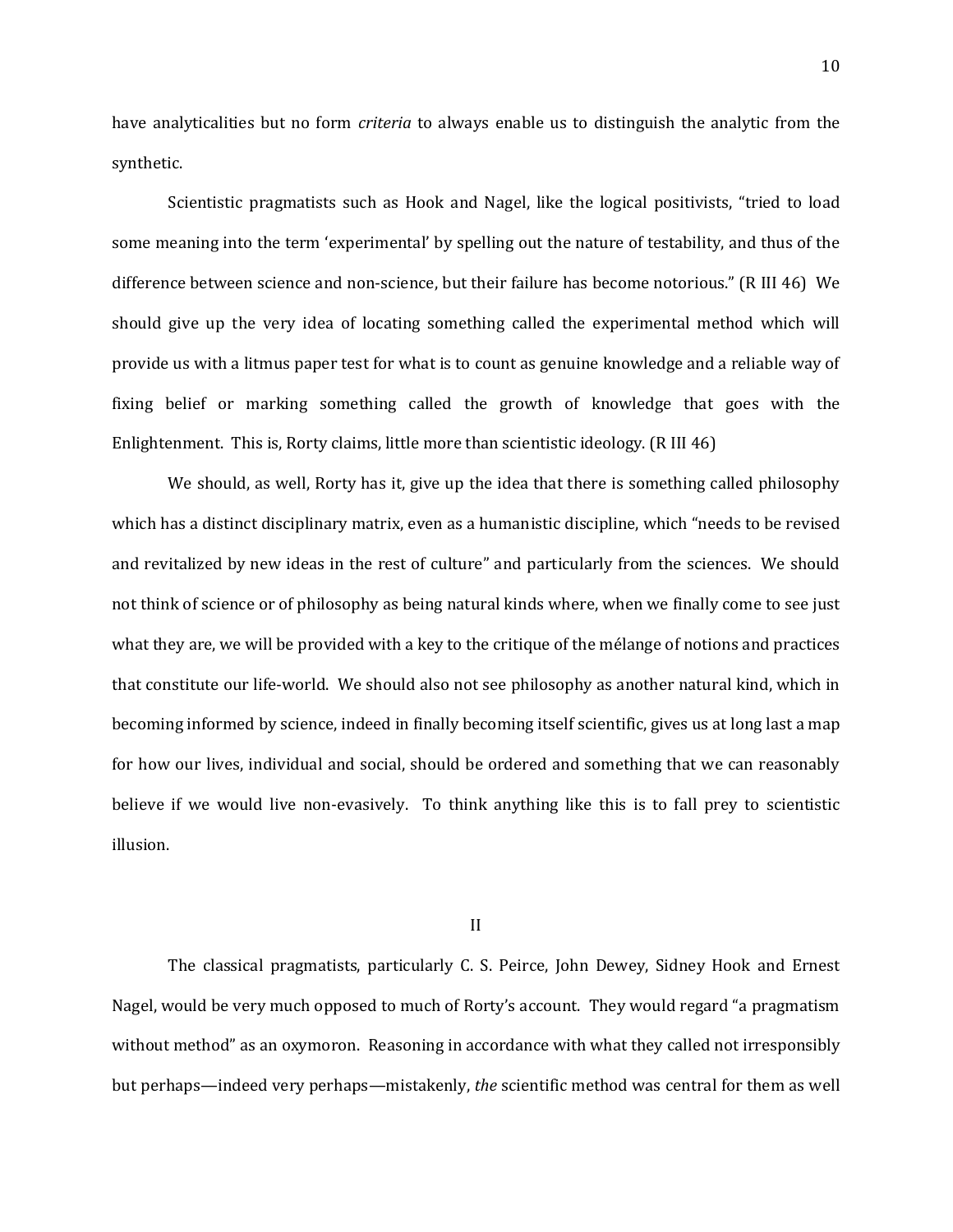as taking a scientific attitude. Such matters were crucial to their thinking and ways of proceeding philosophically, even in ways they took to be distinctively philosophical. This was clear for the last three and it was true for Peirce as well in his famous articles, "The Fixation of Belief", "How We Make Our Ideas Clear" and "Critical Commonsensism", articles which very much influenced—and rightly so—Hook and Nagel. Peirce himself, by contrast, strikingly with his conceptions of Firstness, Secondness and Thirdness, became entangled in metaphysics and that clouded his scientific image and in effect got in the way of his seminal "The Fixation of Belief."

In examining conflict between classical pragmatism and neo-pragmatism Rortyian style, I shall try to sort things out by examining Sidney Hook's attempt to explicate and defend classical pragmatism in his important but now forgotten article, "Scientific Knowledge and Philosophical 'Knowledge'", published in *The Partisan Review* (1956, 215-34) and which in some respects he more thoroughly rounded out in his *The Quest for Being*.

Hook believed, as did the other classical pragmatists, that all knowledge is scientific. Anything that is not scientific or not based on scientific knowledge is not, indeed cannot be, genuine knowledge. Classical pragmatism has it that metaphysics, epistemology, normative ethical theory, normative political theory, theology ("natural" or "revealed"), meta-ethics or meta-politics cannot yield substantive knowledge. We must fix our belief, if we would be rational and reasonable, exclusively by the scientific method. This was central for classical pragmatists as it was for logical positivists. Hook astutely defended it.

However, it should be noted that sciences sometimes can be very different, for example chemistry and social anthropology. Unlike chemistry, social anthropology has no place for test tubes. Still, Hook had it, as did all classical pragmatists, that all the sciences had basically the same method, to wit the scientific method of experimental observation, direct or indirect, as exhibited somewhat differently in the various sciences and testable hypothesis construction. All hypotheses must at least in principle be testable. We could intelligibly say that in the absence of humans or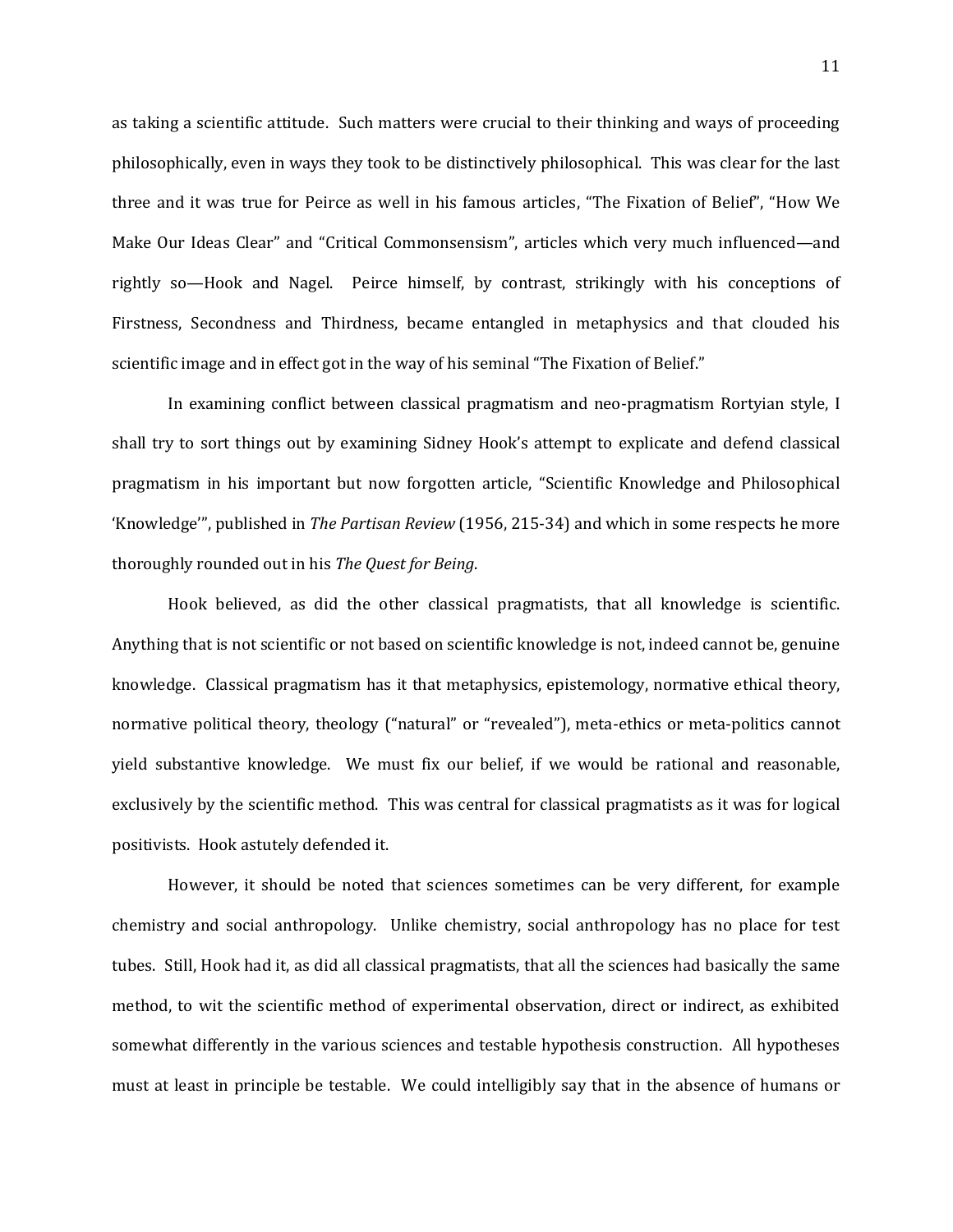humanoids on earth elephants will migrate north and that within a hundred generations they will begin to resemble their mastodon ancestors of times past. It may even be, with what we know *now,* a plausible *speculation* or *conjecture.* But it is not an untestable hypothesis for it is perfectly testable *in principle*. There could, logically could, come to be someone around to test it. But to be a hypothesis and not just conjecture or speculation it must be testable, at least in principle. But it plainly is. But for it to be a *hypothesis* there must be humans or humanoids to test it. Without at least the possibility of such beings it is not testable even in principle and to be actually testable there must be such human or humoid beings around. To be testable is necessary for hypothesis contradiction. All substantial knowledge is evidential; "empirical evidence" also is pleonastic. There is no such thing as non-empirical evidence or non-empirical substantive knowledge. This was a fundamental belief of the classical pragmatists. Substantive knowledge "must rest either directly or indirectly upon judgments gained by observation and upon such other judgments as may legitimately or logically be inferred from them." (Hook 219)

Hook, following Russell, Dewey and Quine, argued that "all knowledge that men [sic] have is scientific knowledge." (Hook 219) As Russell once put it, "What science cannot tell us, mankind [humankind] cannot know." This has been called, properly enough, *scientism* and, like Wittgenstein, I oppose it. We have, the classical pragmatists argued, no primitive moral or otherwise normative knowledge which is not dependent on scientific beliefs. But classical pragmatists believed there was a rational kernel of beliefs which were common to all justified beliefs. I shall argue that this classical pragmatist view is mistaken. Consider this extreme but still an exemplary solid example. We human beings, if we are at all normal, know that it is wrong to torture someone just for the fun of it. We can, and most of us usually do, know that independently of any philosophical, religious, anti-religious or scientific beliefs or methods. We can and usually do reject any belief that would reject or even question such a conviction. We not only know or say it was problematic for some that torturing just for the fun of it is evil but we know that as one of our *unquestionables*. (I don't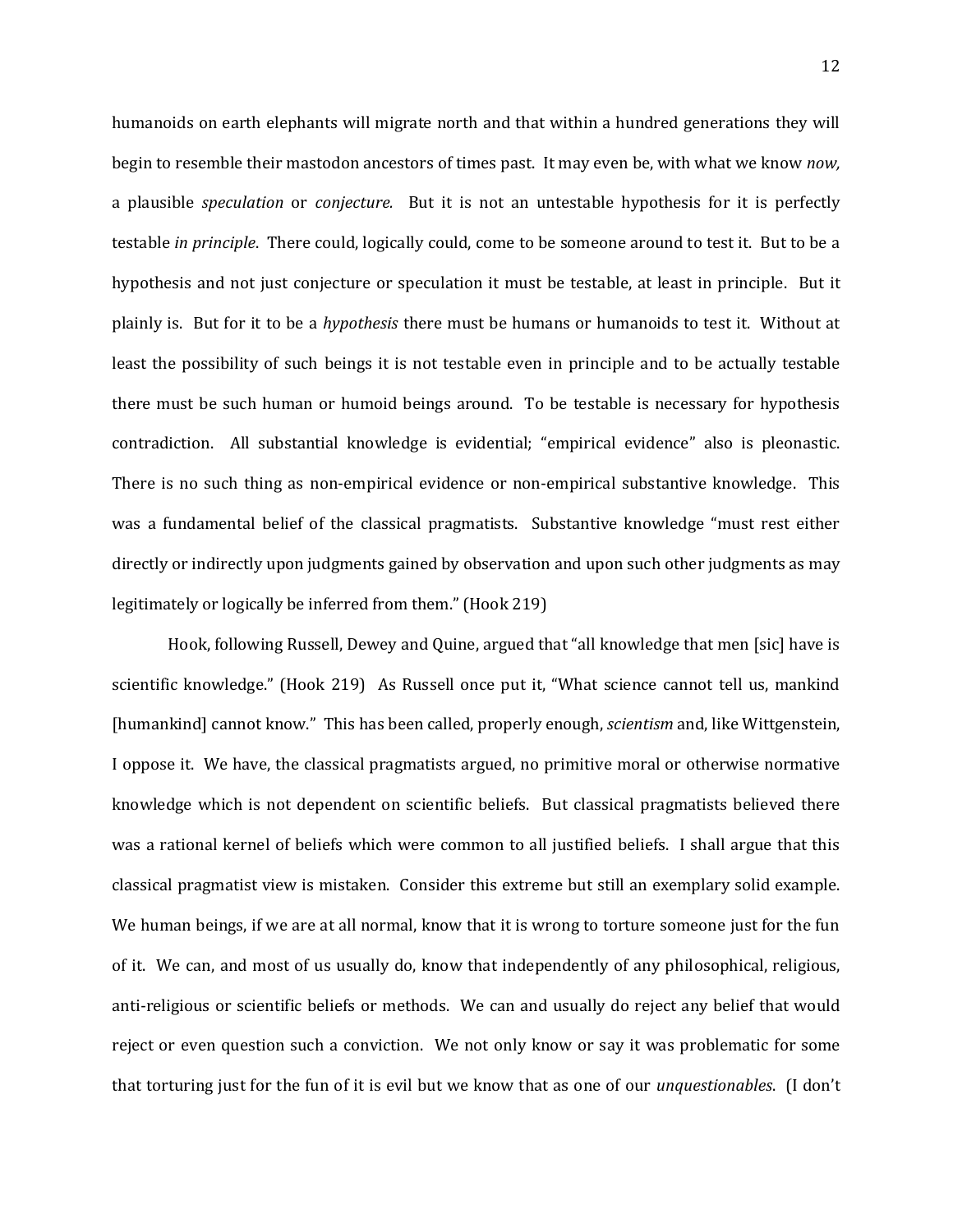mean by this that it is logically unquestionable but that it is humanly unquestionable.) Even Dick Cheney who believes that in certain circumstances we should torture takes it to be unquestionable not to torture just for the fun of it. Such a belief is, of course, not anti-scientific or unscientific. It is non-scientific. It is not logically or even causally dependent on scientific beliefs or anything like them. We need not or perhaps should not call it a knowledge of our own natural rights or a natural law. We might talk that way without linguistic deviation, but we know without such philosophical beliefs or conceptions that torturing for the fun of it is evil. It may be what Peirce called one of our acritical beliefs. But the fundamental point is, philosophy or not, theory or not, it is unquestionable.

There are many other examples of moral or otherwise normative matters that without philosophy, science, political theory, religion or anti-religion we know to be plainly wrong, for example, the killing of both Jewish and Moslem children in hate crimes in Israel and Palestine in June/July 2014. We do not need to know a moral theory or to have any religious orientation or a philosophical understanding or a scientific understanding or attitude to know that this is evil. An illiterate peasant can, and very likely will, understand that. Most spectacularly, we know that the killing of a teenager, this time a Moslem, by burning him to death is vile. We know this and things like it without any theory at all including scientific, philosophical or religious. This was known to be evil as was the killing of three teenage Israelis was also so known to be evil. We, for theoretical reasons, may have doubts about talk of natural rights or natural law. We may even think such conceptions tend to be swords of empire. But such hate crimes as I have just mentioned are known to be evil without any theory or appeal to natural rights or natural law. The same thing is true for honor killings. That we have evil here is not dependent on theory, though it may be masked by ideology. The only ones who believe we need to engage in theorizing in such cases will be *certain* religious people who are ill-educated and deeply ignorant and prejudiced. They are people with an enculturation that goes with ignorance and having ignorance-rooted prejudices. We should not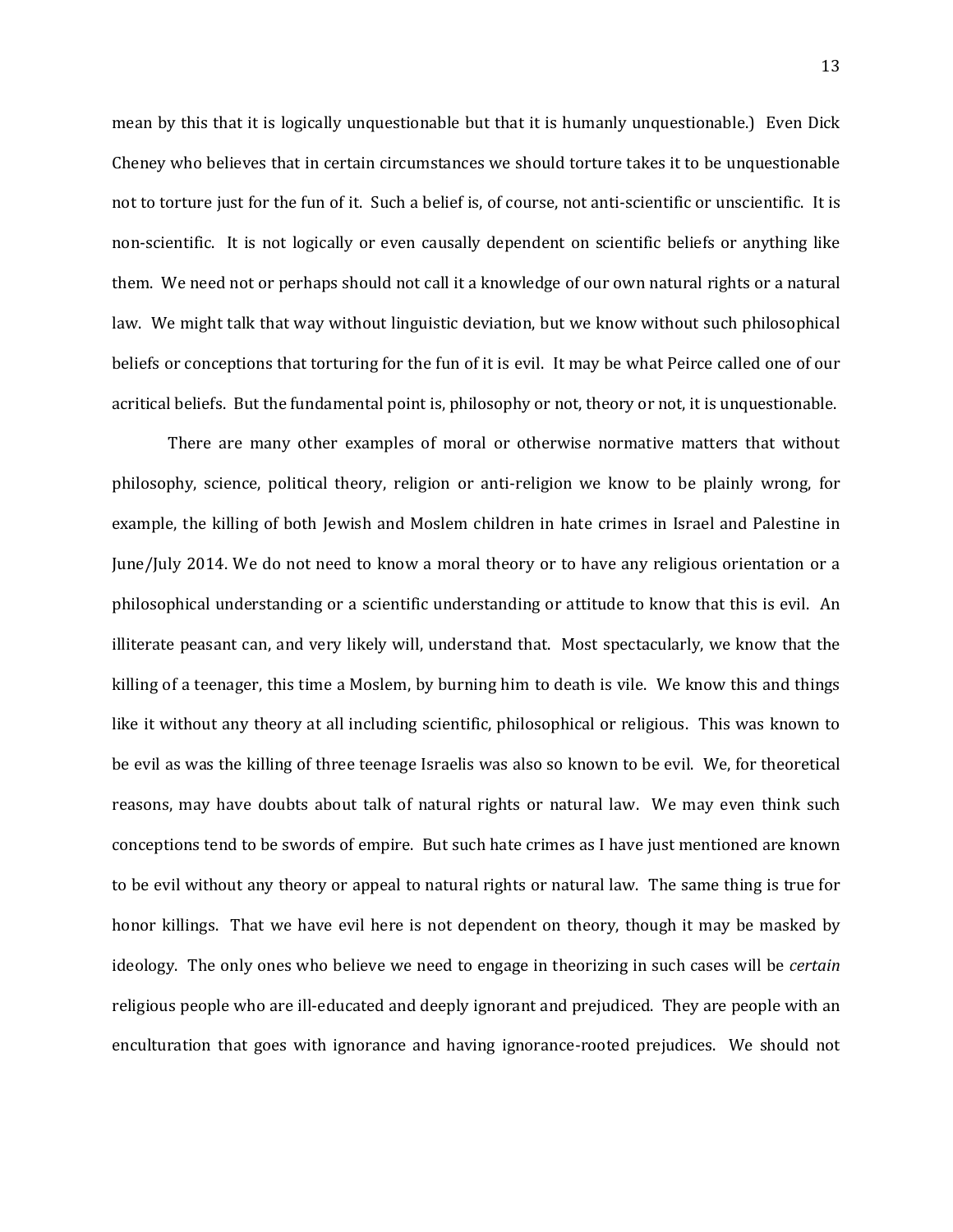make a mystery of this. There may be some very unrealistic rationalistic philosophers who think

that they who do these things do not do evil. But they belong with the external world doubters.

There are people who are blinded by their enculturation—not literally blinded, of course, but culturally blinded. They are people of diverse beliefs who are not so prejudiced and who are reflective without much of an education. But there are plenty of the others. There are the people with a hatred of Moslems and some others with a hatred of Jews and some with a hatred of both, and there are people with a hatred of unbelievers. There are unfortunately not just a few people with primitive and irrational hatreds, including Jews who think that the only good Moslem is a dead one and Moslems who think the only good Jew is a dead one. There is a lot of that in both Israel and Palestine. But to recognize that such killing as I have alluded to above is very wrong indeed requires no theory, scientific, philosophical, or otherwise, and is anything but problematic. There can be, as it is for me, a determination to stop ISIS without a hatred of their adherents. Sometimes it is very hard to repress one's hatreds. It is hard for me not to hate billionaire capitalists who use their vast wealth to repress and exploit others. But that is something I should not do, hard as it is for me. But that is quite different from standing in robust opposition to them and giving oneself to their opposition. These are different matters.

Similar things obtain between the Nuer and the Dinka in South Sudan, between Moslems and Christians in Nigeria, the Central African Republic, and Kenya, and rather more lingeringly between whites and blacks in Mississippi and even more lingeringly, but still not completely absent between Texans and Mexicans in Texas and between New Mexicans and Mexicans in New Mexico. We see again utterly prejudiced and evil beliefs and actions between some Buddhists and some Moslems in Myanmar and between some Christians and some Moslems in some considerable parts of the Philippines. All of these conflicts seem to me, and to not a few others as well, as unnecessary, irrational and unreasonable and for many of us our convictions here are quite independent of any religious or philosophical orientations or sympathies. Or where such orientations are at work here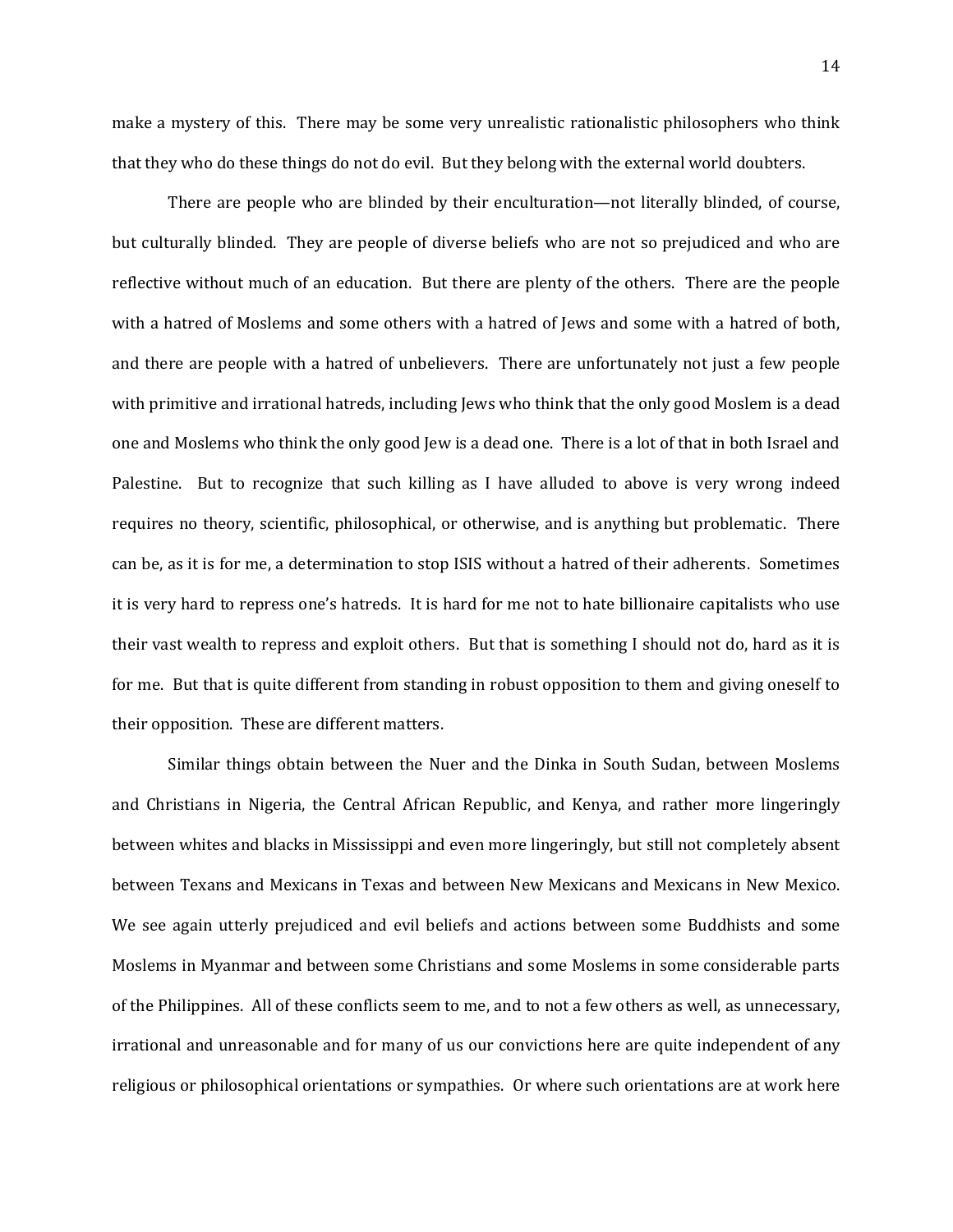we can realize that our convictions need not be grounded on them. However, it will not unreasonably be replied, they are not independent of any distinctive enculturation—something we all have in one way or another. In all these places mentioned above there is no universal or even near-universal consensus concerning these matters and we all have been enculturated in some way or another.

Hook, and indeed many people in many places, would say quite unequivocally concerning the above matters that with the slightest attention to science people will recognize gratuitous torture to be unreasonable and indeed irrational. But there were Nazi scientists, including anthropologists, who were competent scientists who did not. There are competent but strongly brutal members of Isis who are, unfortunately, scientifically and technologically informed. They are still brutes but not uneducated brutes. It is a myth to think if you are educated you can't be a brute or that without education you are brutish.

There are also a lot of social myths around that harm, sometimes badly, some innocent and decent people who are caught up by them. Masturbation will not stunt your growth and cancer is not contagious, though in times past many ignorant people thought these things were true. Ebola can be effectively protected against with the proper means. It is not like the bubonic plague of times past. These things are decisively known to be false by anyone who is reasonably informed. (Is this the right thing to say about anyone in any culture? It is not.) Premarital intercourse will not render you infertile, no matter what some people think. This is also true of the belief that boys are just naturally brighter than girls and should have a different and superior education. Again, this is not true, no matter what is thought in some cultures. This is just gross sexist ideology. That most blacks are just naturally less intelligent than most whites is also just not true, no matter what some people may think. We could go on and on with other examples. Even a minimal scientific education would show such beliefs and the moral judgments that go with them are plain falsehoods.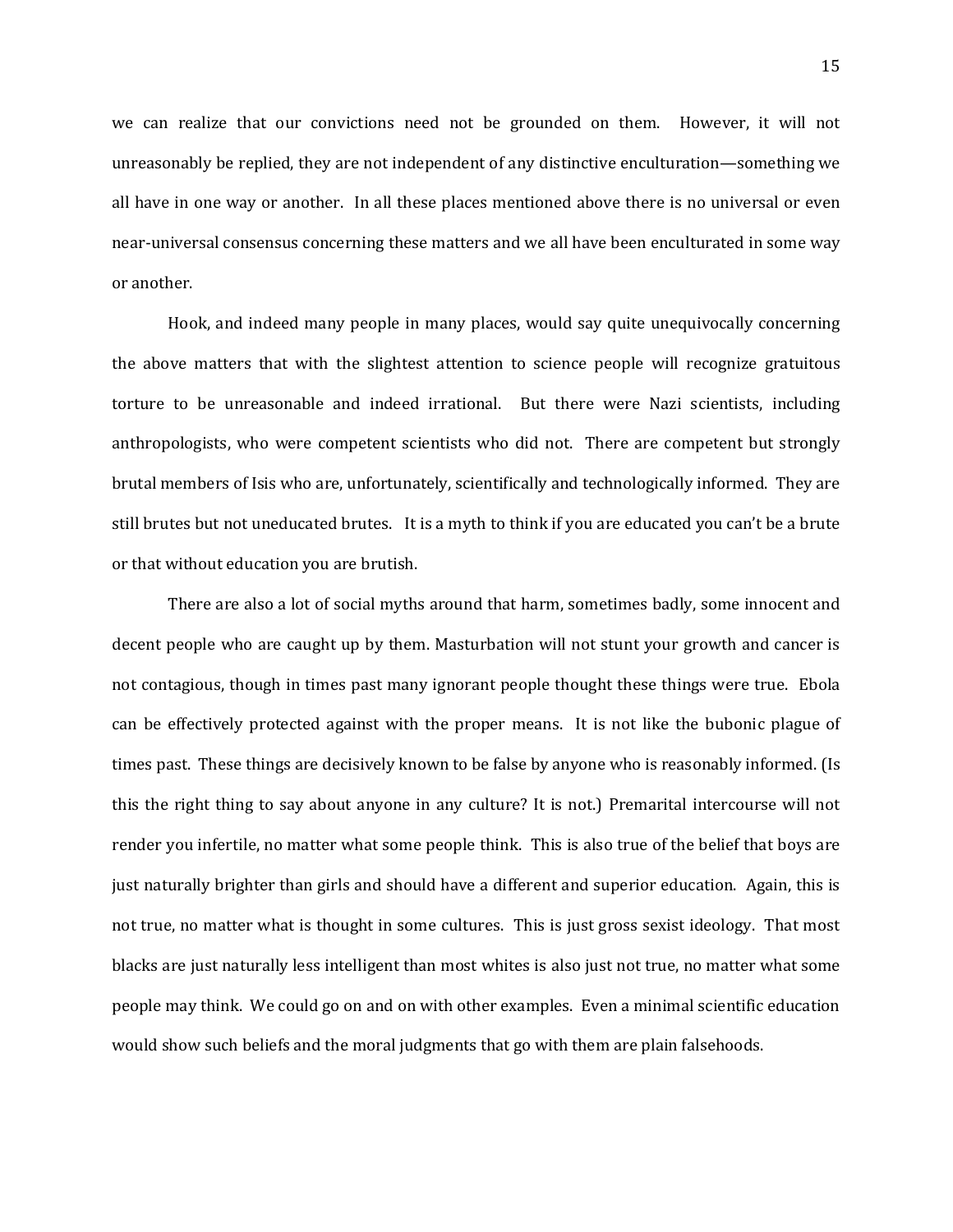For a long time it was widely believed that to spare the rod was to spoil the child. There is no dichotomy here between fact and value, making it impossible to think that such moral beliefs are false. This once common moral judgment, a part of our inherited common sense, but not of all common sense, has been discredited on empirical grounds. It was never common sense among Polynesians and it is no longer taken as plain common sense with us. Rather, it is plain ignorant ethnocentrism. It could not be true of what Peirce called critical commonsensism, even among its acritical beliefs.

Sometimes a little scientific knowledge shows that many commonly accepted moral beliefs are superstitions. Still, *scientism* is not justified. Not everything we know can be scientifically justified. There are common moral beliefs—such as unnecessary suffering is unjustified, torture for the fun of it is a terrible evil, respect for people is a good thing, concern for fellow human beings is desirable—that very well may not be scientifically establishable. But they are moral matters that we can know to be true without the aid of science, philosophy or religion. We know that torturing someone just for the fun of it is vile. We need no theory or an articulated belief system to know that, though we need some practices or forms of life. But we need practices for anything we deliberately do. There could be no human understanding without that. And no theory can show us that we are mistaken here concerning the above mentioned common moral beliefs.

We are not justified in believing that everything we can know must be scientifically knowable or must be testable against the bar of science. Consider my first gruesome example. There are sadistic people around who gruesomely and pointlessly torture and then murder those they torture and then, as in one notorious example, chop up the body parts and mail them around. Such sadistic people, of course, are doing something very evil and plainly so. Almost everyone knows that is so without a second's doubt or reflection. But a very tiny minority do not know this. These are very sadistic people. Some of them may say, 'So what that the vast majority of people indeed have the reaction that these acts are utterly evil? So what if a lot of gratuitous and needless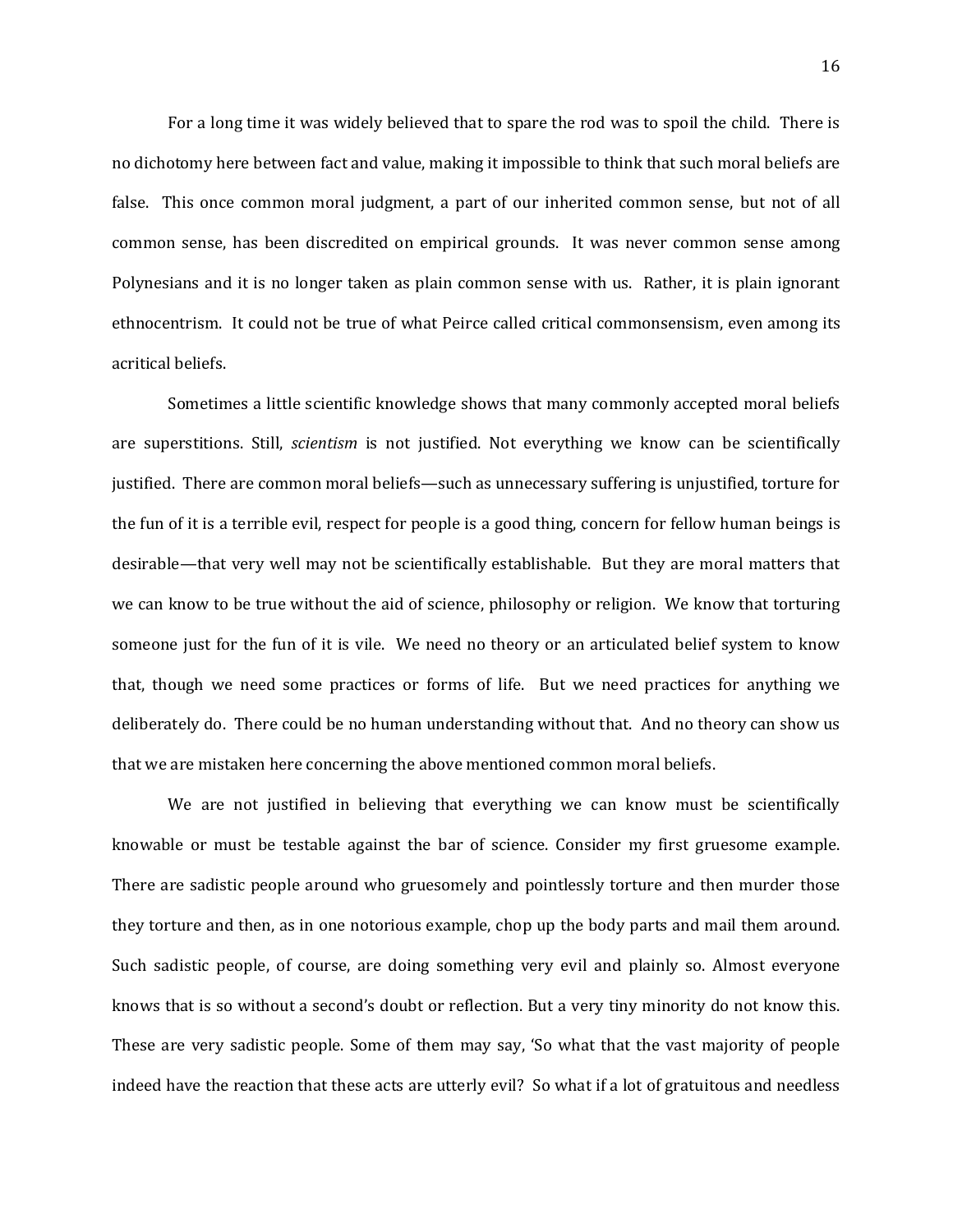suffering is caused?' It is not that suffering that counts, they believe, but their own pleasure that counts. Sadists like doing things like that. How, if we respond at all, do we respond to that gruesome remark? It is not, it should be responded, just that non-sadists vastly outnumber sadists. It is not numbers, or not crucially, but the pointless suffering caused by sadistic acts that decisively counts.

Can we give an *a priori* reason, a pure practical reason, that that is so? No. But life is generally so ordered that vicious sadism is something we human beings vastly, though not entirely all of us, reject without theorizing or asking for the rational basis for our reflection. (Does that mean that, after all, numbers count? No, not just like that. But what then?) Causing such suffering is just plainly morally intolerable. No theorizing can gainsay that. We can only relevantly say that to inflict such suffering is evil. That is where we stop. It is just plainly beastly and not to be tolerated. There is no need for rumination or reflection there. It is a place where justification, toleration and skepticism come to an end. Without stopping like that, there wouldn't be justification. It is in places like this where justification comes to an end and no considerations can undermine it or put it into question.

This is plain for the case of the utter intolerability of burning someone to death just for the fun of it, as a Moslem boy was murdered by some Israelis, though I would conjecture not just for the fun of it but at least principally because of an irrational hatred. We can reasonably be skeptical that such matters will ever go away, though in some places it may be going away more than in others: in Sweden more than in South Sudan, for example. I have been more optimistic in the past than I am now that with more social wealth and better education these things will go away, or at least lessen. Look at the Nazis rising out of Weimar. Look at Israel with a well-educated and reasonably affluent population and the horrors inflicted on the Palestinians. Look at the United States with its brutal wars and its treatment of blacks with police killing them and sometimes killing them without reason in the streets and its terrible prison system and for all its wealth tolerating that a third of its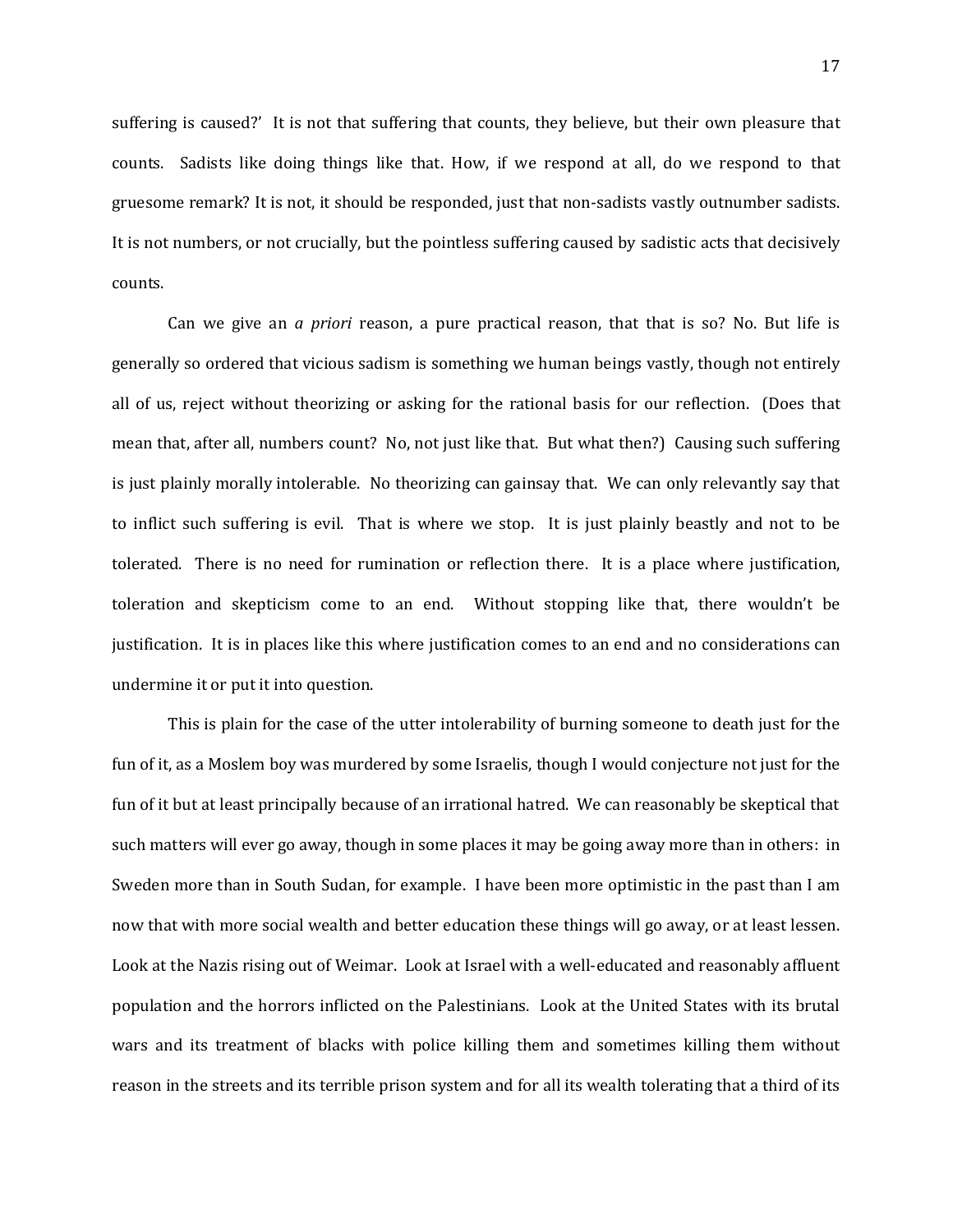population live just a little above or on or below the official poverty line. This latter is tolerated with a great song and dance as something that must be put up with rather than eradicate as it readily could be. These things are genuinely and grossly evil if anything is. And evil of various sorts is flourishing with government officials condoning it.

However, things like that go on in the world and not infrequently. This, of course, does not justify or excuse them or in any way make them acceptable. But it is part of the evidence of how horrible our world is in varying degrees. It is nothing like the wonderful world of Louis Armstrong's song. Is all that we can say of the existence of such unnecessary suffering is that it is irrational, beastly and intolerable? What are we to say if someone asks why? Is there a place for why here? Is all that we can do is to in effect firmly stomp our feet, so to speak, giving to understand that that is intolerable and unquestionably so? But unfortunately, it is true that some people not only tolerate such suffering but engage in behaviors that result in it.

Science can perhaps explain why some people do such things. Perhaps it can even show that such actors are not responsible for the vile things they do. But we do not need science, philosophy or religion to know that these acts are evil, indeed vile, and must not be done, tolerated or accepted where we can do anything about them. Does this show that we are being arbitrary in so standing fast? *Au contraire* to so treat our fellow human beings in this vile way is a paradigm of arbitrariness and evil. Where these things happen is in the world where we live and we must—morally must fight them. We can reasonably be skeptical that they will ever go away. But that this is so is not a philosophical or religious matter. It is not *so* establishable or disestablishable. It is, all the same and as things stand, something we must, morally must, regard as vile.

Consider also some others things that we take to be extremely vile such as the experiments conducted on people in concentration camps in the Second World War where they were cruelly experimented with and sometimes to no evident purpose and with no anesthesia. Again, this is vile if anything is. That is also so where people are worked to death in gulags and concentration camps.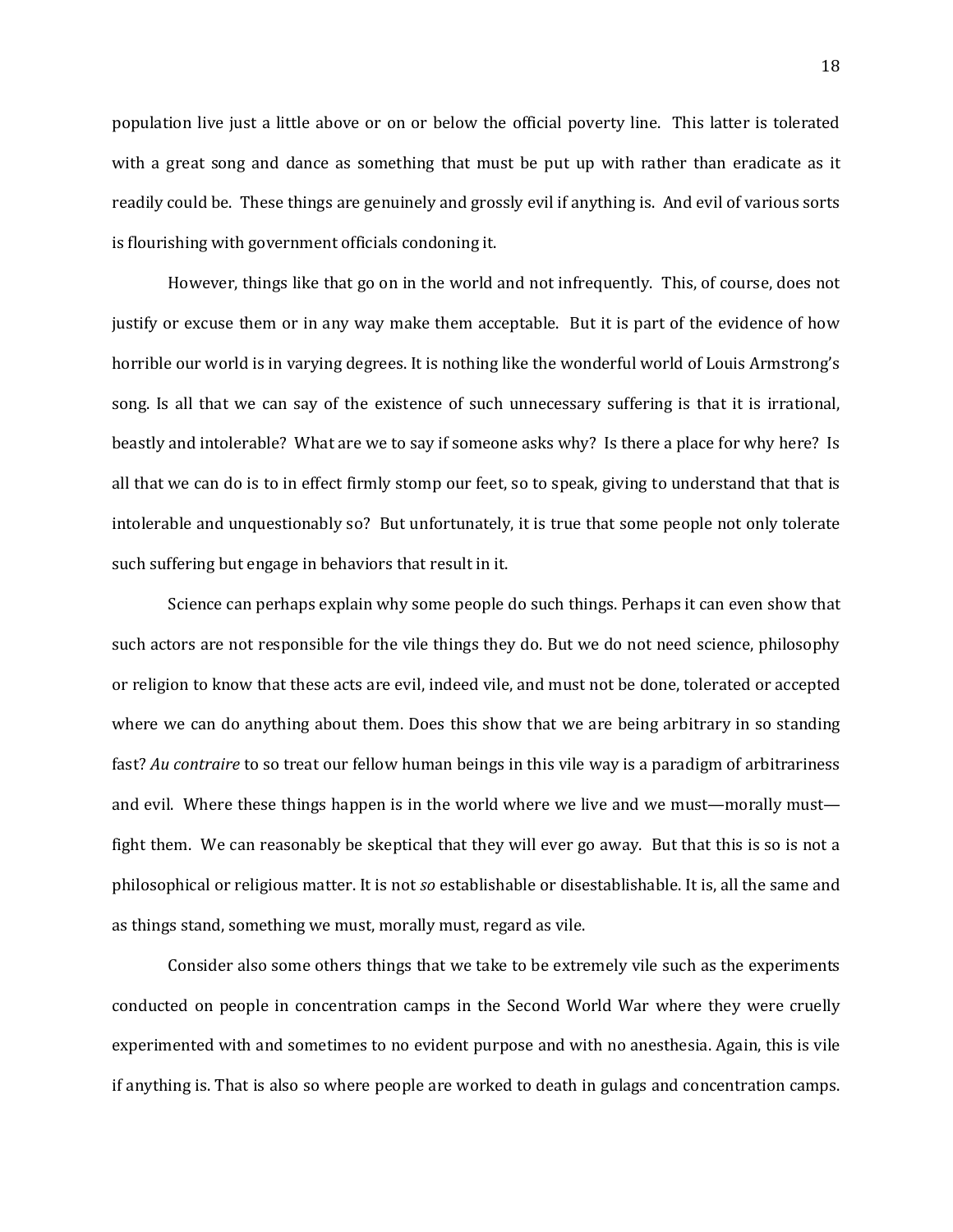Much less so, though still plainly evil, is that some considerable number of people live in circumstances where Coca-Cola is cheaper to drink than clean safe water and where children are brought up on it, often drinking it instead of water. That is disgusting and social practices that allow this are evil, as it is for people to leave their pets on the streets when they are no longer interested in them. There are many such things that are plainly very wrong, some even monstrously so, and are known to be so quite independently of science, philosophy or religion. A philosophical, religious or scientific claim which purported to show that they were not wrong would be plainly mistaken.

Science, however, is sometimes able to show that some things are either more harmful or less harmful than previously thought. Sometimes they are shown to be benign. But we don't need science to establish that it is better to regularly drink water rather than Coke. But it took science to show that it is better for people not to smoke than to smoke. Moreover, for most of the monsters we do not need science to make evident their badness. And we never need philosophy.

Many of these moral matters are not unknowable. They are all too knowable. But for most of them science does not establish them or disestablish their badness. Their establishability does not require science. To believe that they must be so established or establishable is to be in error. They usually stand in no need of scientific, philosophical or religious backing. We can know, and indeed do know, that these extreme things are wrong quite without such backing. And neither science nor philosophy can gainsay them.

It is not only the monstrosities that are in no need of such backing but matters like the desirability of kindliness, concern, reciprocal caring, cooperation between human beings, tolerance, reflectiveness, understanding between human beings, the curtailing of greed, the avoidance of human misery. None of these need scientific understanding, philosophy or religion. *Perhaps* there is no scientific, philosophical or religious foundation for these things. But none are needed anyway. We know without any of these things that these things ought to obtain. Do we have to ask why be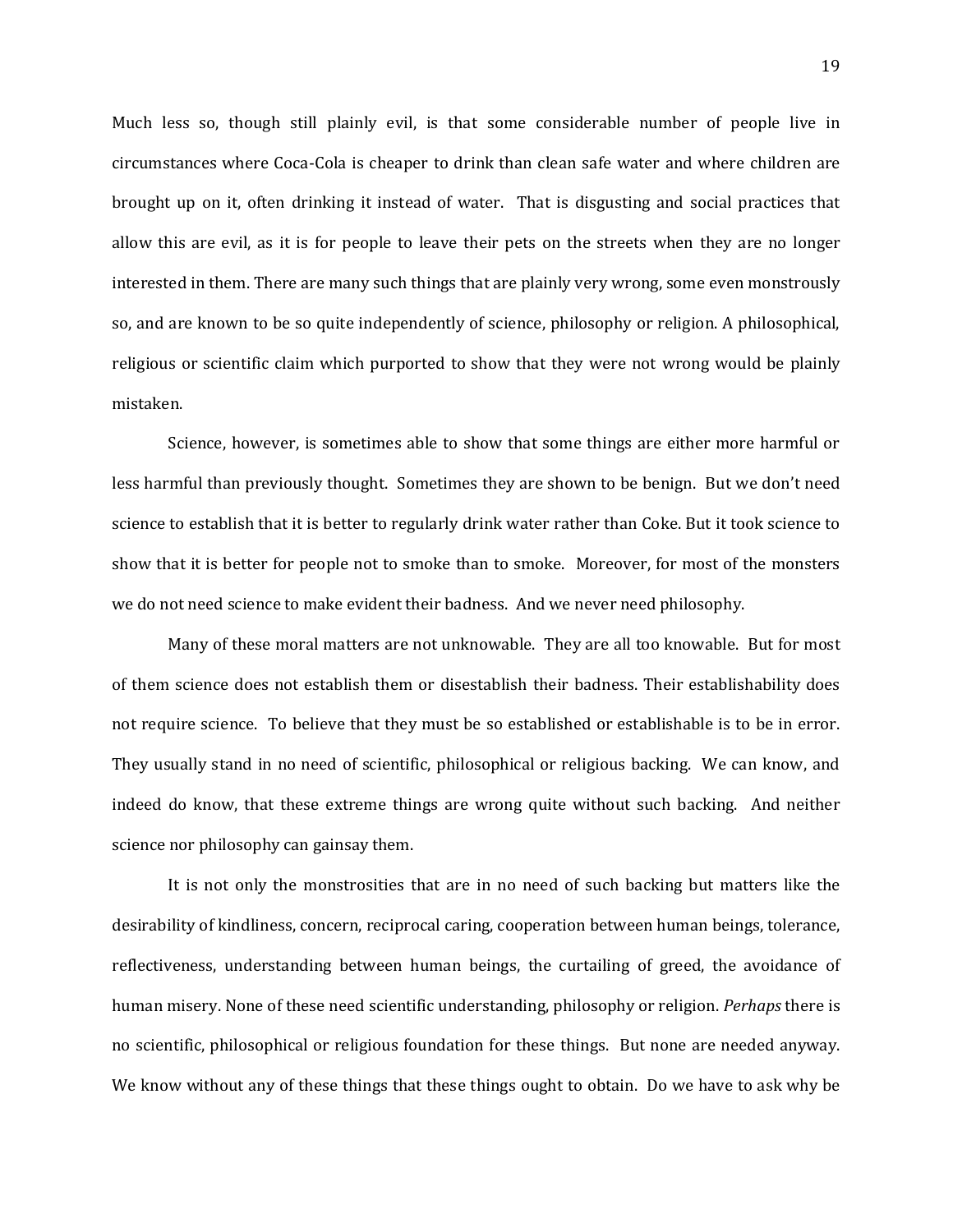moral? Or what was wrong with the slave trade? Or what is wrong with its cousin, indentured labor?

Scientism rests on a mistake as does the requiring of philosophy or religion for these crucial matters. We must be on guard against things like the so-called perennial philosophy or Thomism and other metaphysical doctrines as Hook does in a masterful way in his essay under examination, but as well we must stand against the very idea of a scientific philosophy and the belief that what science cannot establish humankind cannot know. Both scientism and being unscientific should be put in the wastepaper basket. Both are myths generated by ethnocentricity. And to show this does not require another myth.

## **Note**

l

<sup>1</sup> There are a number of places where Rorty articulates his critique of what he regards as a scientistic pragmatism and where he defends his own alternative conception of a pragmatism without method. But four separate accounts, mutually reinforcing in each other, are the most focused. When referring to them I shall cite them in the text as follows: R IV, 1-6 = Richard Rorty, "Introduction: Pragmatism as Anti-Representationalism" in John P. Murphy, ed., *Pragmatism from Peirce to Davidson* (Boulder, Colorado: Westview Press, 1990) 1-6; R III, 40-48 = Richard Rorty, "Comments on Sleeper and Edel," *Transactions of the Charles S. Peirce Society* Vol. 21 (Winter 1984), 40-48; R II, ix-xvii = Richard Rorty, "Introduction" in Jo Ann Boydston, ed., *John Dewey: The Later Works, Volume 8: 1933* (Carbondale, Illinois: Southern Illinois University Press, 1986), ixxviii; and R I, 63-67 = Richard Rorty, "Pragmatism without Method" in Richard Rorty, *Objectivity, Relativism and Truth* (Cambridge: Cambridge University Press, 1991), 63-77. In getting a handle on Rorty's most succinct account read first R IV, 1-6.